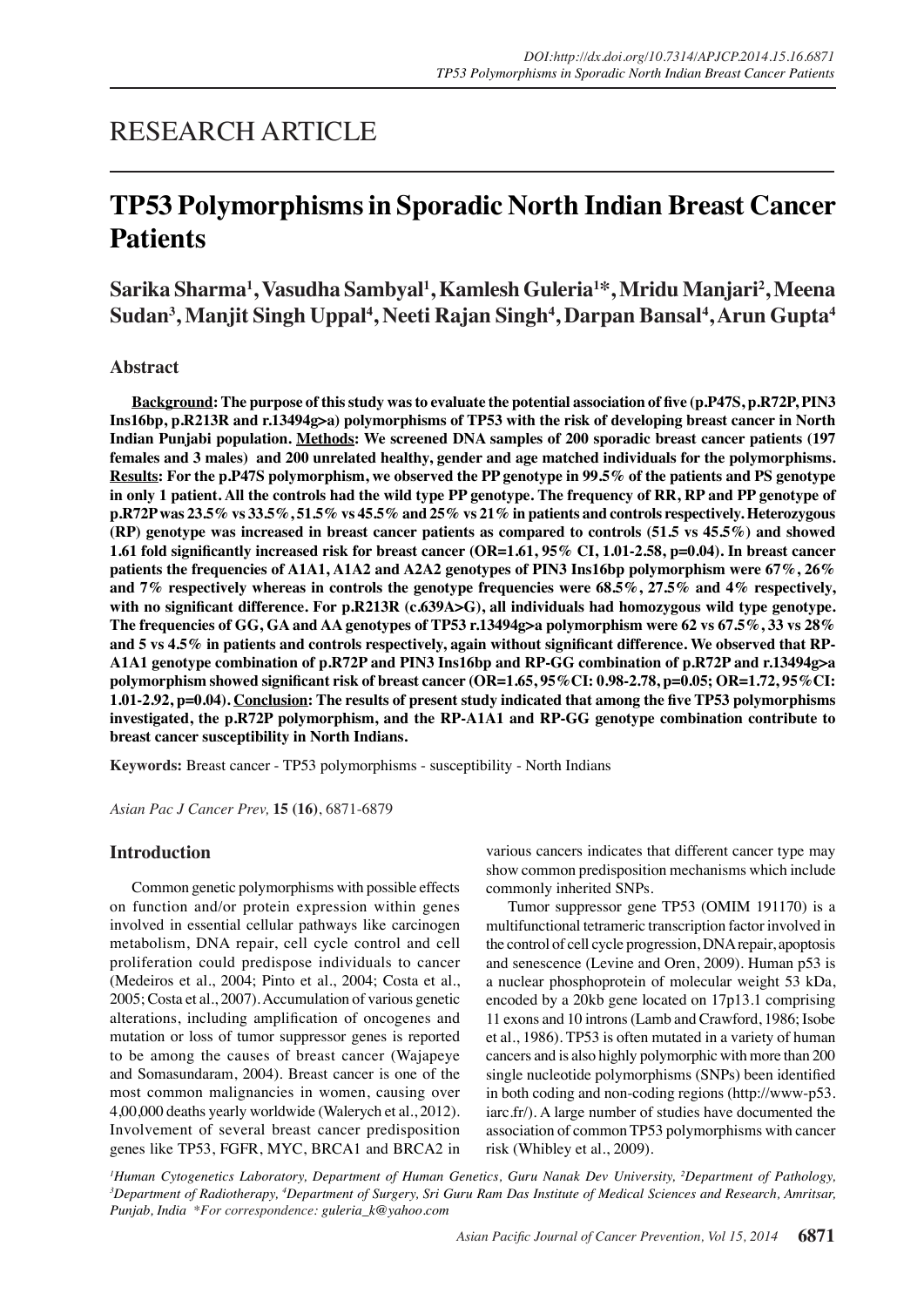The p.R72P (rs 1042522) the non-synonymous single nucleotide polymorphism is one of the most extensively studied polymorphisms of TP53 located in a prolinerich domain of the protein, which has been known to be important for the growth suppression and apoptotic functions (Soussi and Lozano, 2005). This polymorphism exists in two isoforms (Arg72 and Pro72) which differ in their biochemical and biological properties (Thomas et al., 1999). The TP53 Arg72 form induces apoptosis more efficiently than the Pro72 form (Dumont et al., 2003; Pim and Banks, 2004). However, the Pro72 variant is more efficient at inducing cell cycle arrest in the G1 phase, allowing better repair of damaged DNA (Oersted et al., 2007). Various meta-analyses studies reported the involvement of p.R72P in susceptibility to various cancer types including gastric (Zhou et al., 2007), lung (Dai et al., 2009) and breast (Zhang et al., 2010). However, studies on association of breast cancer risk with p.R72P polymorphism have not yielded consistent results.

Codon 47 (p.P47S (rs1800371)), is the second functionally significant polymorphism located in the N-terminal transactivation domain of p53 which leads to a non-synonymous amino acid substitution of proline with serine. It has been documented that Ser47 variant has upto 5-fold decreased ability to induce apoptosis compared with wild type Pro47 variant (Li et al., 2005). However, only small numbers of studies have been performed on p.P47S and its association with cancer due to the low frequency of this polymorphism (Murphy, 2006).

Another rare polymorphism pR213R (rs1800372) at codon 213 results from silent alteration of CGA to CGG within the coding region of the p53 gene. The rare polymorphic allele was observed in 3.2% of lung and breast cancer patients (Carbone et al., 1991). But in a study on healthy Turkish population and Turks with different types of tumours no association between this polymorphism and the development of tumours was observed (Iihan et al., 1995).

Intronic polymorphisms may influence codingregion sequence alterations that increase the likelihood of a deleterious phenotype (Malkinson and You, 1994). PIN3 Ins 16bp duplication (rs 17878362) in intron 3 and 13494 g to a transversion (rs 1625895) in intron 6 have been suggested to affect the function and expression of p53 (McDaniel et al., 1991; Chumakov and Jenkins, 1991; Lazar et al., 1993; Hillebrandt et al., 1997). PIN3 Ins16bp polymorphism has been associated with a reduced level of p53 mRNA and decreased apoptotic indices and DNA repair capacity in lymphoblastoid cell lines (Wu et al., 2002; Gemignani et al., 2004). Several case control studies have correlated the intron 3 duplication with an increased risk of various cancers, with the most consistent association reported for breast (Wang-Gohrke et al., 2002; Costa et al., 2008) and colorectal cancers (Gemignani et al., 2004; Perfumo et al., 2006). In a recent meta-analysis, association of A2A2 genotype of PIN3 Ins16bp polymorphism with increased cancer risk has been documented in Indian, Mediterranean and Northern European populations (Sagne et al., 2013).

Another intronic polymorphism r.13494g>a is localised in intron 6 of TP53, which is one of the hot spots region for TP53 muation. The r.13494g>a sequence variant was observed in six affected members of a Li-Fraumeni family, and in only one out of 184 healthy controls (Avigad et al., 1997). Significant association of this polymorphism with the risk of developing breast and colon cancers has been observed (Peller et al., 1995). These nucleotide changes may act via novel mechanisms of gene regulation that appears to be important for tumor formation (Surekha et al., 2011). On the contrary in another study, no difference in the distribution of r.13494g>a polymorphism was observed in the breast cancer patients and controls (Mavridou et al., 1998).

In Punjab an agragarian state in North India, increased cancer incidence possibly due to increased use of agricultural chemicals has been reported (The Tribune, 2013). According to a report from Department of Health and Family Welfare India, the cancer prevalence per million in the different regions of Punjab is: Malwa region 1089, Majha region 647 and Doaba region 881 (DHFW, 2013). Breast cancer is the most prevalent cancer among females in Punjab.

TP53 is a major tumor suppressor gene playing role in carcinogenesis and response to therapy. Among the TP53 polymorphisms there are more reported studies on the p.R72P, PIN3 Ins16bp in breast cancer but very few data is available for p.P47S, p.R213R and 13494g>a polymorphisms. So the present study was aimed to study the potential association of five (p.P47S, p.R72P, PIN3 Ins16bp, p.R213R and r.13494g>a) polymorphisms of TP53 with the risk of developing breast cancer in North Indian Punjabi population. The combined effects of these five polymorphisms on cancer risk could be more significant than the individual effect of any one of them alone.

## **Materials and Methods**

#### *Study subjects*

This study was approved by the ethical committee constituted by Guru Nanak Dev University, Amritsar, Punjab, India. The patients were investigated at Sri Guru Ram Das Institute of Medical Sciences and Research, Vallah, Amritsar, Punjab, India. Clinically confirmed breast cancer patients, who had not undergone blood transfusion and received any therapy were included in the study. Gender and age matched  $(\pm 5 \text{ years})$  unrelated healthy individuals from the same geographical areas as that of patients, having no family history of cancer or other related comorbidities up to three generations were recruited as controls. All the subjects were from Majha region of Punjab. Relevant information including self reported personal history and disease history of each subject was recorded on a pre-tested structured questionnaire by interview or from medical records. After informed consent, 5 ml venous blood was collected from each subject in 0.5M EDTA.

#### *DNA extraction and genotyping of TP53 polymorphisms*

The genomic DNA was extracted from peripheral blood lymphocytes using standard phenol chloroform method (Adeli and Ogbonna, 1990). The quantity and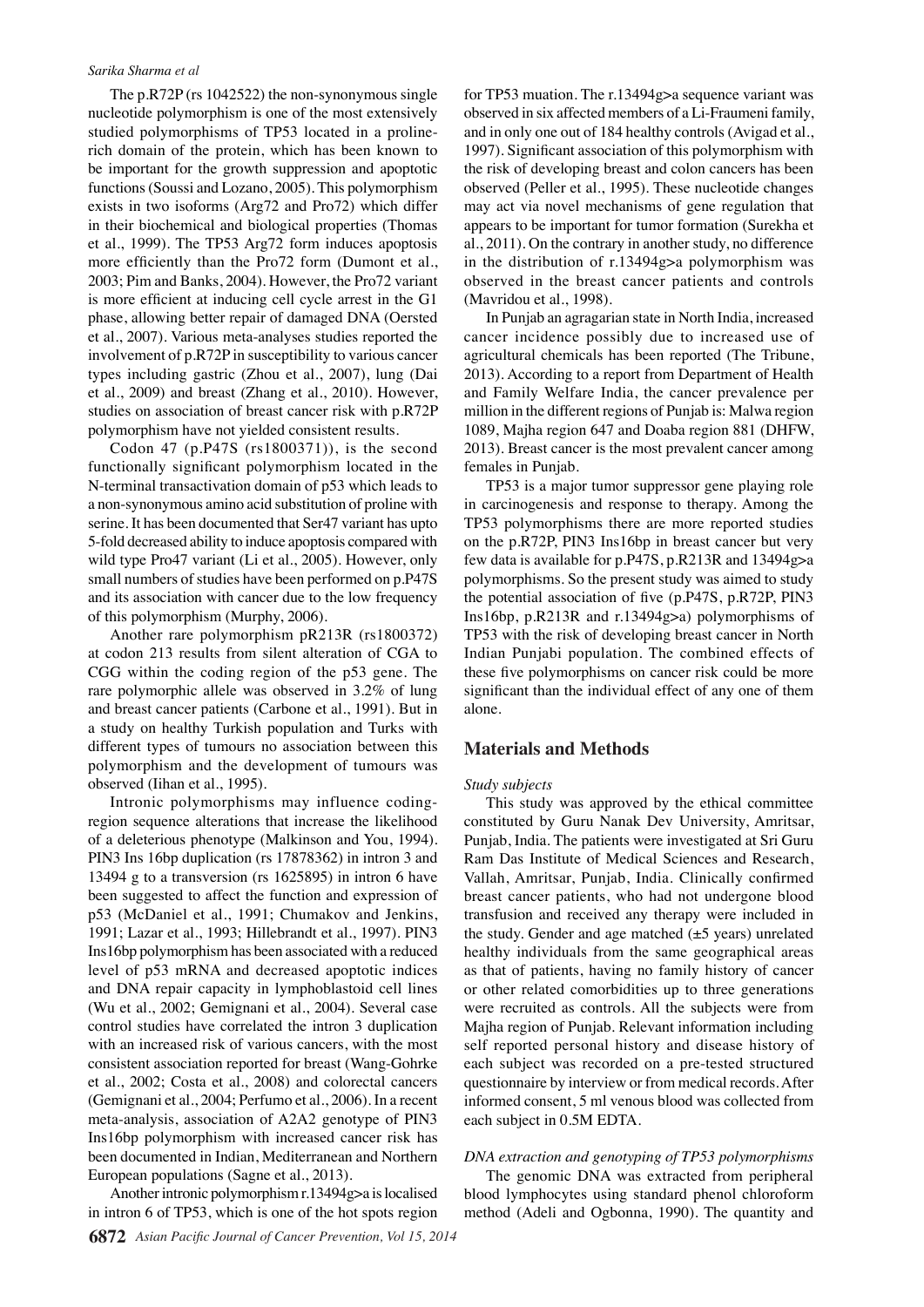quality of DNA was checked by gel electrophoresis. Four polymorphisms (p.P47S, p.R72P, p.R213R and r.13494g>a) of TP53 were screened using PCR-RFLP method. PIN3 Ins16bp was analysed by direct PCR. The PCR reaction was carried out in a  $15\mu$ l volume containing  $1X$  PCR buffer,  $0.4\mu$ l dNTPs mixture, 6 picomole primers (Sigma), 1 U Taq DNA Polymerase (Bangalore GeNei). DNA samples were amplified using specific primer sequences and conditions (Table 1). A negative control without DNA template was included in each reaction. The amplified PCR products were analysed on 2% ethidium

bromide stained agarose gel. PCR products were digested with appropriate restriction enzymes (Table 1) following the manufacturer instructions (New England Biolabs, Beverly, MA). The restriction digestion products were analysed on 2.3% ethidium bromide stained agarose gel. The genotype of each sample was assigned on the basis of fragments obtained after digestion (Table 1).

The genotyping was performed without the knowledge of the clinical status of the subjects. Ten percent of DNA samples were reanalyzed and results of both sets of analyses were 100% concordant.

| Variant<br>(RefSNP)          | Genotyping<br>Method | Primers<br>References | <b>PCR</b><br>product size<br>(bp) | Annealing<br>Temperature,<br>$MgCl$ , | Restriction<br>enzyme | Allele<br>Size<br>(bp) | <b>Expected Fragment</b>                |
|------------------------------|----------------------|-----------------------|------------------------------------|---------------------------------------|-----------------------|------------------------|-----------------------------------------|
| p.P47S                       | <b>PCR-RFLP</b>      | Pinto et al., 2008    | $201/185*$                         | $59^{\circ}$ C, 1.5 mM                | MspI                  | S                      | 201/185                                 |
| (rs1800371)<br>p.R72P        | <b>PCR-RFLP</b>      | Kazemi et al., 2009   | 279                                | $59^{\circ}$ C, 1.5 mM                | <b>BstUI</b>          | P<br>P                 | 156/140 and 45<br>279                   |
| (rs1800371)<br>PIN3 Ins 16bp | <b>PCR</b>           | Costa et al., 2008    | 119 or 135                         | $61^{\circ}$ C, 1.5 mM                | $\sim$                | R<br>A1                | 160 and 119<br>119                      |
| (rs17878362)                 |                      |                       |                                    |                                       |                       | A <sub>2</sub>         | 135                                     |
| p.R213R<br>(rs1800372)       | <b>PCR-RFLP</b>      | Pilger et al., 2008   | 1621                               | 59°C, 1.0 mM                          | TaqI                  | A<br>G                 | 926, 383, 312<br>926, 695               |
| r.13494g $>a$<br>(rs1625895) | PCR-RFLP             | Pilger et al., 2008   | 1621                               | $59^{\circ}$ C, 1.0 mM                | MspI                  | G                      | 356, 299, 277,<br>277, 168,<br>124, 120 |
|                              |                      |                       |                                    |                                       |                       | A                      | 633, 299, 277,<br>168, 124, 120         |

\*Size divergence is due to 16bp ins/del polymorphism in intron 3

## **Table 2. Genotype and Allele Distribution of TP53 Polymorphisms in Breast Cancer Patients and Control Individuals**

| Polymorphism | Genotype    | Allele       | Patients    | Controls    | OR (95% CI)         | p-value |
|--------------|-------------|--------------|-------------|-------------|---------------------|---------|
| (RefSNP)     |             |              | $n(\%)$     | $n(\%)$     |                     |         |
| p.P47S       | PP          |              | 199 (99.5)  | 200(100.0)  |                     |         |
| (rs 1800371) | <b>PS</b>   |              | 1(0.5)      | 0(0.00)     |                     |         |
|              | SS          |              |             |             |                     |         |
|              |             | $\mathbf P$  | 399 (99.75) | 400 (100.0) |                     |         |
|              |             | S            | 1(0.25)     | 0(0.00)     |                     |         |
| p.R72P       | RR          |              | 47(23.5)    | 67(33.5)    | Reference           |         |
| (rs1042522)  | RP          |              | 103(51.5)   | 91 (45.5)   | $1.61(1.01-2.58)$   | 0.04    |
|              | PP          |              | 50(25.0)    | 42(21.0)    | $1.70(0.97-2.95)$   | 0.84    |
|              | $RP+PP$     |              | 153 (76.5)  | 133(66.5)   | $1.64(1.06-2.54)$   | 0.02    |
|              |             | $\mathbb{R}$ | 197(49.3)   | 225(56.3)   | Reference           |         |
|              |             | $\mathbf{P}$ | 203 (50.7)  | 175(43.7)   | $1.32(1.00-1.75)$   | 0.04    |
| PIN3 Ins16bp | A1A1        |              | 134(67.0)   | 137(68.5)   | Reference           |         |
| (rs17878362) | A1A2        |              | 52(26.0)    | 55(27.5)    | $0.97(0.62 - 1.51)$ | 0.88    |
|              | A2A2        |              | 14(07.0)    | 8(04.0)     | $1.79(0.73-4.40)$   | 0.19    |
|              | $A1A2+A2A2$ |              | 66 (33.0)   | 63 (31.5)   | $1.07(0.70-1.63)$   | 0.74    |
|              |             | A1           | 320 (80.0)  | 329 (82.3)  | Reference           |         |
|              |             | A2           | 80(20.0)    | 71(17.7)    | $1.15(0.81-1.65)$   | 0.41    |
| p.R213R      | AA          |              | 200 (100.0) | 200(100.0)  |                     |         |
| (rs1800372)  | AG          |              | 0(0.00)     | 0(0.00)     |                     |         |
|              | GG          |              | 0(0.00)     | (0.00)      |                     |         |
|              |             | A            | 400 (100.0) | 400 (100.0) |                     |         |
|              |             | G            | (0.00)      | (0.00)      |                     |         |
| r.13494g>a   | GG          |              | 124(62.0)   | 135(67.5)   | Reference           |         |
| (rs1625895)  | <b>GA</b>   |              | 66 (33.0)   | 56(28.0)    | $1.28(0.83-1.98)$   | 0.25    |
|              | AA          |              | 10(05.0)    | 9(4.5)      | $1.21(0.48-3.08)$   | 0.90    |
|              | GA+AA       |              | 76 (38.0)   | 65(32.5)    | $1.27(0.84-1.92)$   | 0.24    |
|              |             | G            | 314 (78.5)  | 326 (81.5)  | Reference           |         |
|              |             | A            | 86 (21.5)   | 74 (18.5)   | $1.20(0.85-1.70)$   | 0.28    |

\*n- Number of subjects, Figures in parentheses represents frequency of each genotype and allele; OR- Odds ratio; CI- confidence interval. Statistically significant p-values (p<0.05) are indicated in bold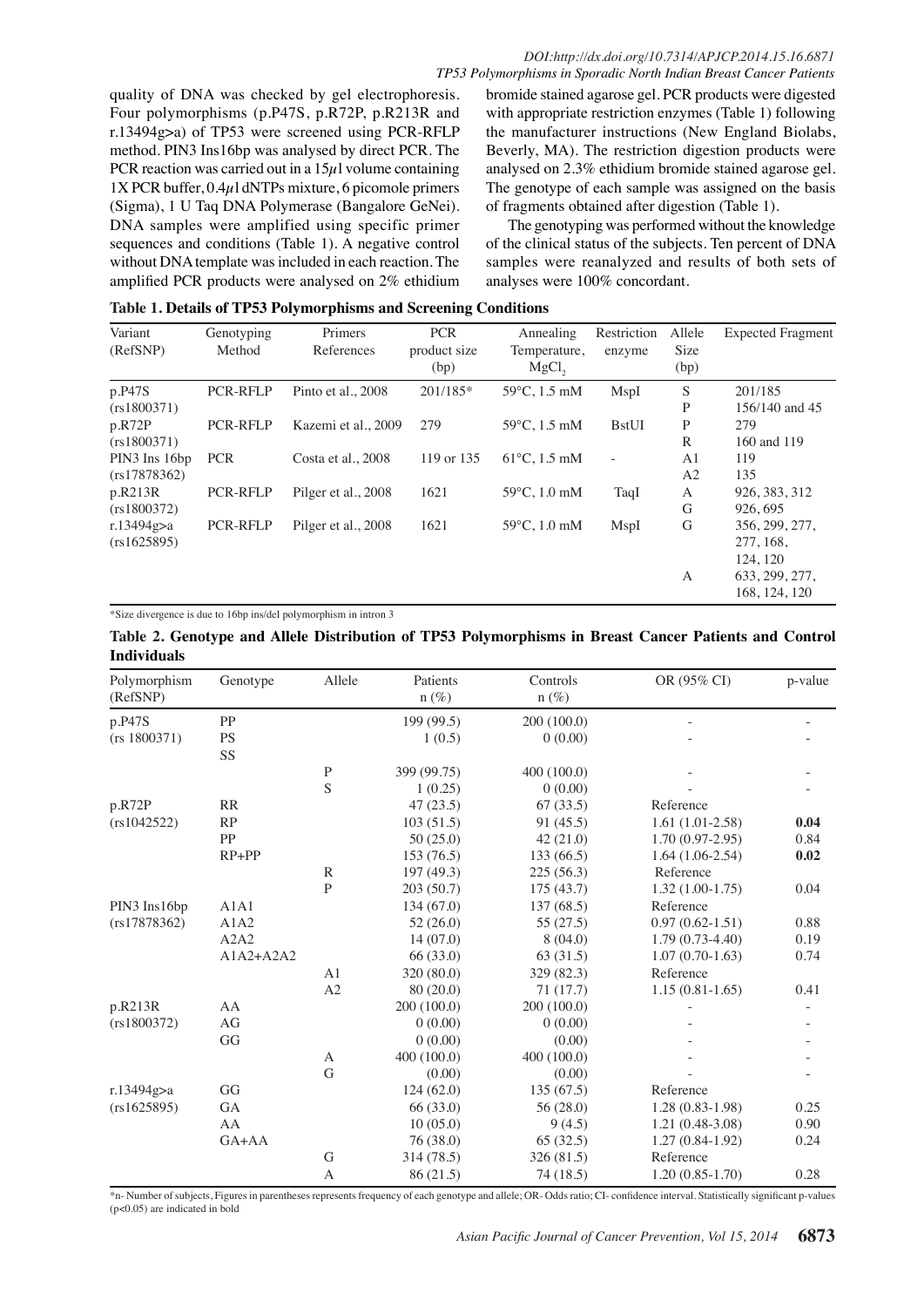#### *Statistical Analysis*

The statistical analysis was done to evaluate association of screened polymorphisms with breast cancer risk. Hardy Weinberg Equilibrium (HWE) was tested by comparing the observed to expected genotype frequencies in controls using the Chi-square  $(χ2)$  test. This test was used to demonstrate the significant difference of genotype and allele frequencies between the breast cancer patients and normal controls. The odds ratios (OR) with 95% confidence interval (CI) were estimated to calculate the relative risk of breast cancer susceptibility for each genotype and allele. A value of p<0.05 was considered statistically significant. All the statistical values were calculated using SPSS (Version 16, SPSS Inc, Chicago, IL).

### **Results**

#### *General characteristics of study subjects*

This case-control study consisted of 200 sporadic breast cancer patients (197 females and 3 males) and 200 gender and age matched unrelated healthy control individuals (197 females and 3 males). The mean age was 49.4±11.9 years (Range 25-85 years) for the cases and 47.1±12.5 years (Range 24-80 years) for the controls. Breast cancer incidence was higher among individuals more than 40 years of age (80%) compared to those less than 40 years (20%). Out of 200 patients, 22 had stage I, 110 had stage II, 53 had stage III and 15 had stage IV tumors.

## *Association between TP53 polymorphisms and breast cancer risk*

The genotyping results of the five polymorphisms of TP53 (p.P47S, p.R72P, PIN3 Ins16bp, p.R213R and r.13494g>a) are presented in Table 2. The observed genotypes frequencies of two polymorphisms (p.R72P and r.13494g>a) were in HWE ( $p > 0.05$ ). In PIN3 Ins16bp polymorphism, we observed deviation from HWE in patients  $(p<0.05)$  which could be attributed to selection bias. For p.P47S polymorphism, we observed the PP genotype in 99.5% of the patients and PS genotype in only 1 patient. All the controls had the wild type PP genotype.

The frequencies of RR, RP and PP genotype of p.R72P was found to be 23.5% vs 33.5%, 51.5% vs 45.5% and 25% vs 21% in patients and controls respectively. Heterozygous (RP) genotype was increased in breast cancer patients as compared to controls (51.5 vs 45.5%) and showed 1.61 folds significantly increased risk for breast cancer (OR=1.61, 95% CI, 1.01-2.58, p=0.04). Carrier of P allele (RP+PP) also demonstrated 1.64 folds increased risk for breast cancer (OR=1.64, 95% CI, 1.06- 2.54;  $p = 0.02$ ). The frequencies of R and P allele were 49.3 vs 56.3% and 50.7 vs 43.7% in patients and controls respectively.

In breast cancer patients the frequencies of A1A1, A1A2 and A2A2 genotypes of PIN3 Ins16bp polymorphism was 67%, 26% and 7% respectively whereas in controls the genotype frequencies were 68.5%, 27.5% and 4% respectively. No significant difference was observed in the genotype and allele frequency between the breast cancer

patients and controls. Carriers of A2 allele (A1A2+A2A2) were higher in patients as compared to the controls but the results were not statistically significant (p=0.74).

For p.R213R (c.639A>G), none of the breast cancer patients and controls analyzed exhibited A to G nucleotide substitution at position 639, and all individuals had homozygous wild type genotype. The frequencies of GG, GA and AA genotypes of TP53 r.13494g>a polymorphism were 62 vs 67.5%, 33 vs 28% and 5 vs 4.5% in patients and controls respectively. There was no significant difference between genotype and allele frequency in the breast cancer patients and controls.

To study the association between breast cancer and possible combinations of the TP53 polymorphisms, we performed genotype-genotype combination analysis

**Table 3. Interaction between p.R72P, PIN3 Ins16bp and r.13494g>a Polymorphisms in Breast Cancer Patients and Healthy Controls**

|                                  | No.         | No.         | OR                  | p-value        |
|----------------------------------|-------------|-------------|---------------------|----------------|
| Combination                      | of patients | of controls | $(95\% \text{ CI})$ |                |
|                                  | $n (\%)$    | $n (\%)$    |                     |                |
| p.R72P-PIN3 Ins16bp              |             |             |                     |                |
| RR-A1A1                          | 46 (23.0)   | 60(30.0)    | Reference           |                |
| RR-A1A2                          | 1(0.5)      | 7(3.5)      | $0.19(0.02 - 1.57)$ | 0.14           |
| RP-A1A1                          | 71 (35.5)   | 56 (28.0)   | $1.65(0.98-2.78)$   | 0.05           |
| RP-A1A2                          | 30 (15.0)   | 33 (16.5)   | $1.18(0.63 - 2.22)$ | 0.60           |
| RP-A2A2                          | 2(1.0)      | 1(0.5)      | NC                  | NC             |
| PP-A1A1                          | 17(8.5)     | 21 (10.5)   | $1.06(0.50-2.23)$   | 0.89           |
| PP-A1A2                          | 21 (10.5)   | 15(7.5)     | 1.82 (0.85-3.93)    | 0.13           |
| PP-A2A2                          | 12(6.0)     | 7(3.5)      | $2.24(0.81 - 6.13)$ | 0.11           |
| PIN3 Ins16bp-r.13494g>a          |             |             |                     |                |
| $A1A1-GG$                        | 118 (59.0)  | 124 (62.0)  | Reference           |                |
| $A1A2-GG$                        | 6(3.0)      | 11(5.5)     | $0.57(0.20-0.60)$   | 0.28           |
| A1A1-AG                          | 16(8.0)     | 13 (6.5)    | $1.29(0.60-2.80)$   | 0.51           |
| $A1A2-AG$                        | 41(20.5)    | 41 $(20.5)$ | $1.05(0.64-1.73)$   | 0.84           |
| $A2A2-AG$                        | 9(4.5)      | 2(1.0)      | NC                  | NC             |
| $A1A2-AA$                        | 5(2.5)      | 3(1.5)      | NC                  | NC             |
| $A2A2-AA$                        | 5(2.5)      | 6(3.0)      | $0.87(0.26-2.95)$   | 0.82           |
| p.R72P-r.13494g>a                |             |             |                     |                |
| RR-GG                            | 44 (22.0)   | 62 (31.0)   | Reference           |                |
| RR-AG                            | 1(0.5)      | 4(2.0)      | NC                  | NC             |
| RR-AA                            | 0(0.0)      | 1(0.5)      | N <sub>C</sub>      | N <sub>C</sub> |
| $RP-GG$                          | 66(33.0)    | 54 (27.0)   | 1.72 (1.01-2.92)    | 0.04           |
| RP-AG                            | 37 (18.5)   | 37 (18.5)   | 1.41 (0.77-2.56)    | 0.26           |
| RP-AA                            | 2(1.0)      | 0(0.0)      | NC                  | NC             |
| PP-GG                            | 14(7.0)     | 19(9.5)     | $1.04(0.47-2.29)$   | 0.92           |
| p.R72P-PIN3 Ins16bp - r.13494g>a |             |             |                     |                |
| RR-A1A1-GG                       | 45 (22.5)   | 59 (29.5)   | Reference           |                |
| RP-A1A2-AG                       | 24 (12.0)   | 26 (13.0)   | 1.21 (0.61-2.38)    | 0.58           |
| RP-A1A1-GG                       | 60(30.0)    | 47 (23.5)   | $1.67(0.97 - 2.88)$ | 0.06           |
| PP-A1A2-AG                       | 17(8.5)     | 12(6.0)     | 1.85 (0.80-4.27)    | 0.14           |
| PP-A1A1-GG                       | 13(6.5)     | 18(9.0)     | $0.95(0.42 - 2.13)$ | 0.89           |
| PP-A1A2-AA                       | 3(1.5)      | 2(1.0)      |                     | L.             |
| RP-A1A2-AA                       | 2(1.0)      |             |                     |                |
| PP-A2A2-AG                       | 7(3.5)      | 1(0.5)      |                     |                |
| PP-A1A1-AG                       | 4(2.0)      | 2(1.0)      |                     |                |
| RP-A1A1-AG                       | 11(5.5)     | 10(5.0)     | 1.44 (0.56-3.69)    | $0.44*$        |
| PP-A2A2-AA                       | 5(2.5)      | 6(3.0)      |                     |                |
| RR-A1A1-AG                       | 1(0.5)      | 1(0.5)      |                     |                |
| RP-A1A2-GG                       | 4(2.0)      |             |                     |                |
| PP-A1A2-GG                       | 1(0.5)      | 1(0.5)      |                     |                |
| RP-A2A2-AG                       | 2(1.0)      | 1(0.5)      |                     |                |
| RP-A1A2-GG                       | 1(0.5)      | 7(3.5)      |                     |                |
| RR-A1A2-AG                       |             | 3(1.5)      |                     |                |
| RR-A1A2-AA                       |             | 1(0.5)      |                     |                |
| RR-A1A2-GG                       |             | 3(1.5)      |                     |                |

\*n- Number of subjects, Figures in parentheses represents frequency of each genotype and allele; OR- Odds ratio; CI- confidence interval. Statistically significant p-values  $(p<0.05)$  are indicated in bold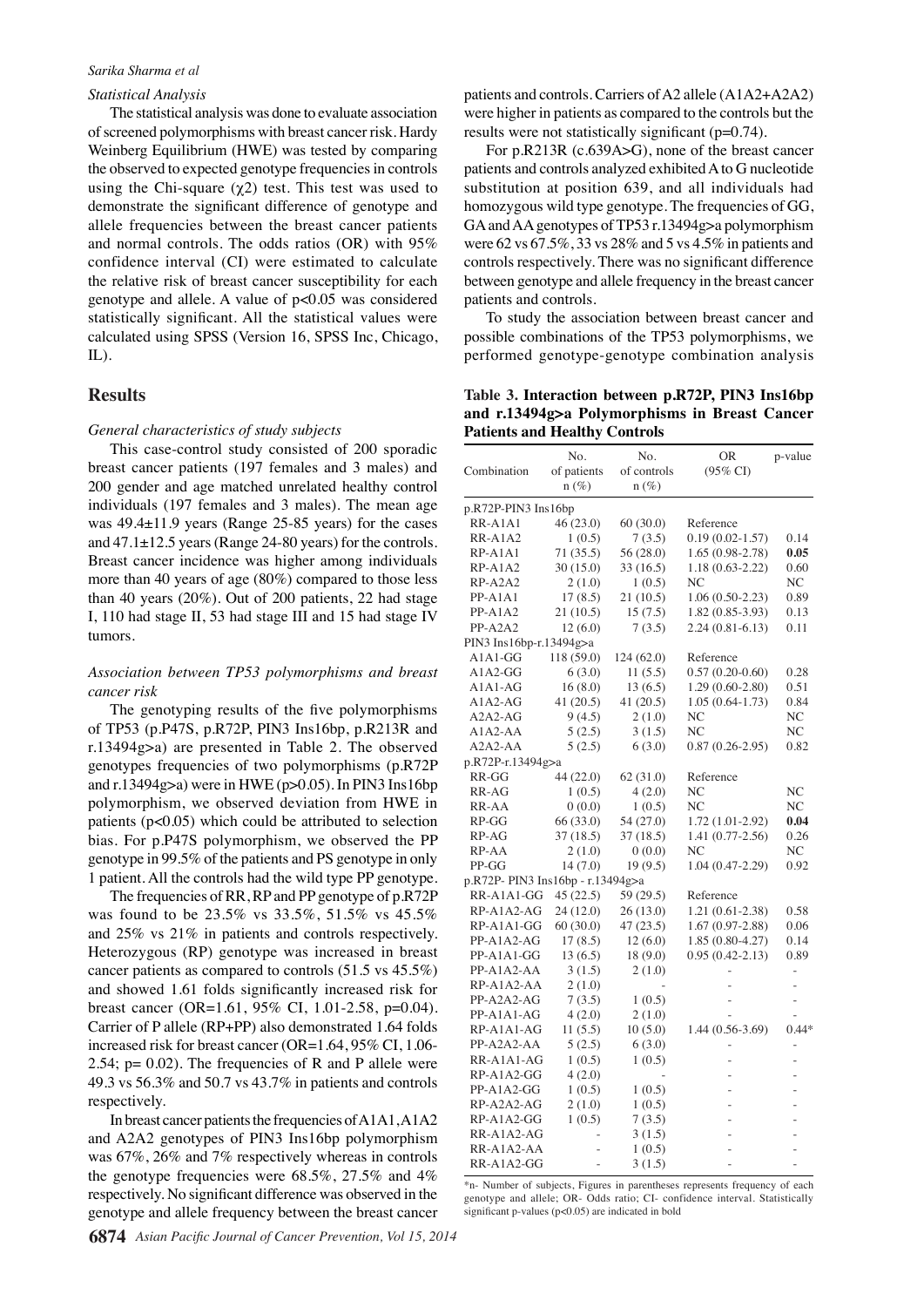of three (p.R72P, PIN3 Ins16bp and r.13494g>a) polymorphisms (Table 3). We observed that interaction between p.R72P and PIN3 Ins16bp polymorphism (RP-A1A1) showed significant risk of breast cancer (OR=1.65, 95%CI: 0.98-2.78, p=0.05). The genotype combination RP-GG of p.R72P and r.13494g>a polymorphism showed 1.72 folds risk for breast cancer (OR=1.72, 95%CI: 1.01- 2.92, p=0.04). Analysis of genotype combinations of p.R72P, PIN3 Ins16bp and r.13494g>a polymorphisms of TP53 showed marginally significant risk for breast cancer in individuals with RP-A1A1-GG genotype combination (OR=1.67, 95%CI: 0.97-2.88, p=0.06) (Table 3). The associations between the p.R72P, PIN3 Ins16bp, r.13494g>a polymorphisms and the risk of breast cancer were further examined with stratification on age at onset, menopausal status and clinical stage. No significant association was observed (data not shown).

## **Discussion**

Breast cancer is a multifactorial disease resulting from the interaction between genetic and environmental factors (Pern et al., 2012). It has been demonstrated that P53 protein regulate activity of key effectors of cellular processes including DNA repair, cell cycle arrest, senescence and apoptosis (Levine, 1997; Riley et al., 2008). Functional inactivation of TP53 pathway is thought to affect TP53 signalling and further alter cancer risk (Moll and Schramm, 1998; Robles et al., 2002). TP53 is one of the major tumor suppressor genes which carry out essential functions in preservation of genome integrity (Costa et al., 2008). Over the last few years, several studies were conducted to investigate the association between individual TP53 polymorphism and breast cancer risk in different populations, however their results are ambiguous. In this hospital based study, we investigated the association between five potentially functional polymorphisms of TP53 (p.P47S, p.R72P, PIN3 Ins16bp, p.R213R and r.13494g>a) and risk of breast cancer in North Indian Punjabi population.

In the present study, only one patient out of 200 was heterozygous for p.P47S polymorphism. This observation was in contrast to the previous report, showing a significant association between the mutant S47 phenotype and cancer risk (Felley-Bosco et al., 1993). S47 allele was also found to be associated with increased risk of developing colorectal cancer in South Indian population (Singamsetty et al., 2014). It has been reported that the S47 phenotype has a decreased capacity to induce apoptosis, to transactivate two (p53AIP1 and PUMA) p53 target genes, and to bind to MAPK1 protein as compared with the wild-type P47 phenotype (Li et al., 2005; Murphy, 2006). No association of p.P47S polymorphism was observed in Kuwaiti (Alawadi et al., 2011) and Saudi (Al-Qasem et al., 2012) breast cancer patients. Association of p.P47S polymorphism was also not observed in bladder (Santos et al., 2009), gliomas (Pinto et al., 2008), urinary bladder (Jaiswal et al., 2011), colorectal cancer (Sameer et al., 2010) and primary open angle glaucoma (Daugherty et al., 2009). The low frequency of p.P47S polymorphism in our population also indicates that p.P47S polymorphism

is not implicated in breast cancer.

In the present study, we observed significant association of RP genotype and Pro allele with increased breast cancer risk. Similarly, RP genotype has been reported to be associated with increased breast cancer risk in Iranian population (Boroujeni et al., 2013). Association of Pro allele with increased risk of breast cancer has been reported in Swedish (Sjalander et al., 1996), American (Weston et al., 1997), German (Wang-Gohrke et al., 1998, 2002), Russian (Suspitsin et al., 2003), Japanese (Huang et al., 2003; Noma et al., 2004), Slovakian (Franekova et al., 2007), Turkish (Akkiprik et al., 2009), Iranian (Kazemi et al., 2009), Kashmiri (Sayeed et al., 2010), Arabic (Alawadi et al., 2011), Austrian (Proestling et al., 2012) and Spanish (Rodrigues et al., 2013) population. Individuals with PP genotype had an increased risk of developing a cancer over their lifetimes compared to individuals with RR genotype (van Heemst et al., 2005).

No significant difference was observed in the frequency of RR genotype between the patients (23.5%) and controls (33.5%) in the present study. Similarly, no association between TP53 codon 72 variants and breast cancer risk was observed in Japanese (Kawajiri et al., 1993), Pakistani (Khaliq et al., 2000), Tunisian (Mabrouk et al., 2003), Finnish (Tommiska et al., 2005), Iranian (Khadang et al., 2007), Brazilian (Vieira et al., 2008) and South Indian populations (Suresh et al., 2011; Vijayaraman et al., 2012). Contrary to our results, association between RR genotype and breast cancer risk have been reported in Turkish (Buyru et al., 2003), Italian (Bonafe et al., 2003), Jewish (Ohayon et al., 2005), Greek (Papadakis et al., 2000; Kalemi et al., 2005), Brazilian (Damin et al., 2006; Aoki et al., 2009) and Chinese (Ma et al., 2006) population.

RR genotype has been described as a potential risk factor, while the RP as a protection factor against breast cancer among Saudi women (Al-Qasem et al., 2012). The R72 variant is more susceptible than P72 variant to degradation induced by human papillomavirus E6 protein, which may result in an increased susceptibility to human papillomavirus induced tumors in homozygous R72 individuals (Storey et al., 1998). Recently, a metaanalysis on twenty Indian case control studies with total of 3,258 cancer cases and 4,260 healthy controls did not find any significant association of p.R72P polymorphism with cancer risk (Mandal et al., 2014).

The R72 variant has been reported to be a more potent inhibitor of chemotherapy-induced apoptosis than the P72 variant (Bergamaschi et al., 2003). Patients, homozygous for R72 allele, with breast, lung or head and neck cancers have been shown to survive and respond better to chemotherapy and radiotherapy (Sullivan et al., 2004; Nelson et al., 2005; Tommiska et al., 2005; Xu et al., 2005).

It has been reported that intronic variants may affect gene regulation through aberrant splicing or through disruption of critical DNA-protein interactions (Hillebrandt et al., 1996). In the present study PIN3 Ins16bp polymorphism was not found to be associated with the risk of developing breast cancer. Similar to our results, no association of PIN3 Ins16bp polymorphism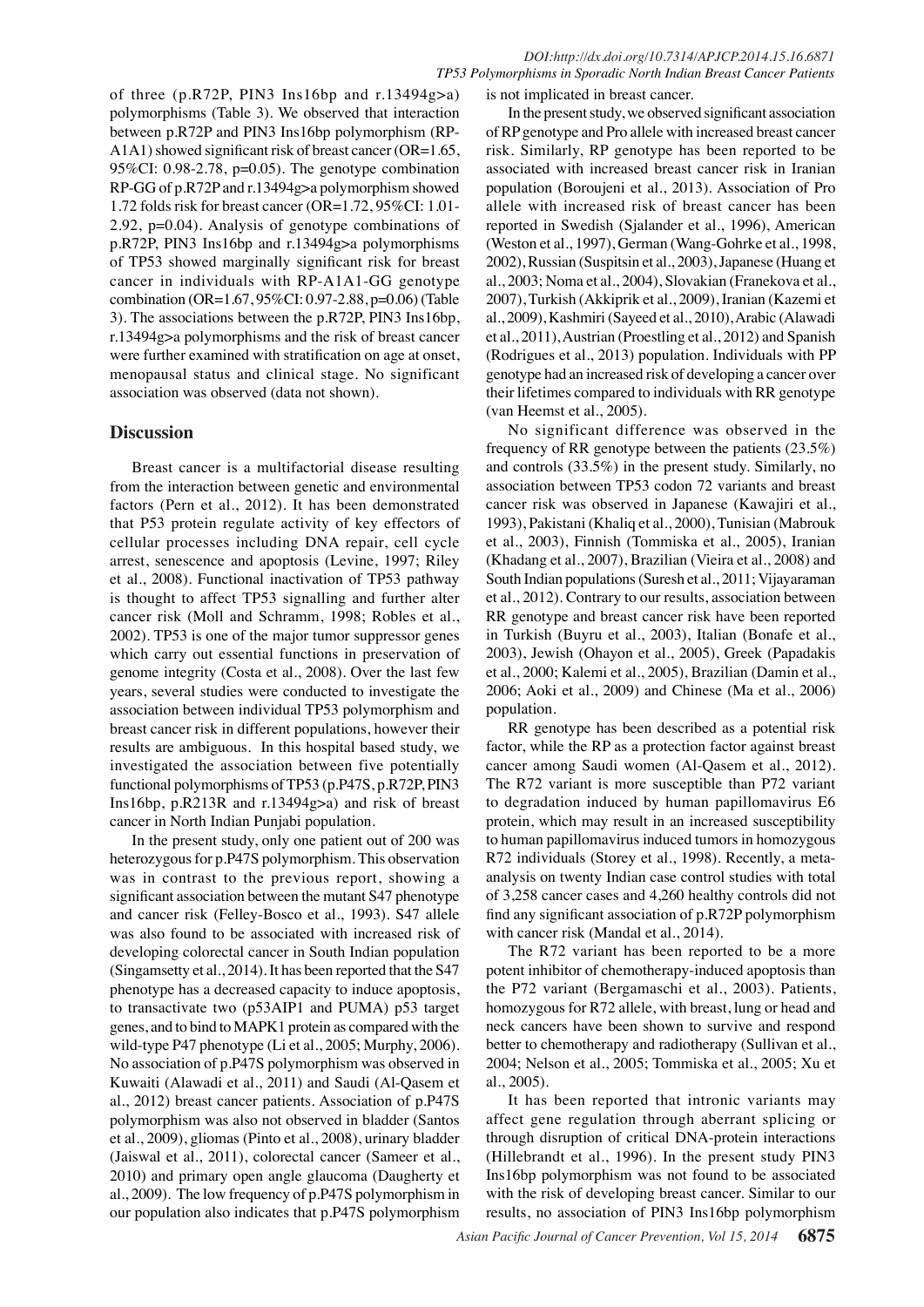with risk of breast cancer was observed in Turkish (Akkiprik et al., 2009), Arabian (Alawadi et al., 2011) and Iranian (Pouladi et al., 2014) patients. In the present study higher frequency of A2A2 genotype was observed in the patients  $(7%)$  as compared to the controls  $(4%)$ but the results were not statistically significant. The A2A2 genotype has been reported to be associated with increased breast cancer risk in several studies (Weston et al., 1997; Wang-Gohrke et al., 2002, Costa et al., 2008; Guleria et al., 2012). On the contrary, six fold increased risk for breast cancer in individuals with A1A1 genotype has been reported in Slovakian population (Franekova et al., 2007). In the present study, carriers of A2 allele (A1A2+A2A2) were higher in patients as compared to the controls but the results were not statistically significant  $(p=0.74)$ . Association of A1A2 genotype with breast cancer risk has been reported in Iranian women (Faghani et al., 2011). A recent meta-analysis showed significant association of 16bp duplication polymorphism of TP53 with an increased risk of breast cancer (Wu et al., 2013). Though, no association of PIN3 Ins16bp polymorphism with increased breast cancer risk has been reported (De Vecchi et al., 2008; Hrstka et al., 2009; Trifa et al., 2010), the breast cancer patients with A2A2 genotype of PIN3 polymorphism were reported to have better survival when treated with anthracycline based chemotherapy (Bisof et al., 2012).

For p.R213R (c.639A>G), all subjects had homozygous wild type genotype. Thus, there was no association of p.R213R polymorphism with breast cancer similar to reports in ovarian (Mazars et al., 1992), Barretts esophagus patients (Pilger et al., 2007) and different tumors (Iihan et al., 1995).

In the present study, no association of  $r \cdot 13494g > a$ polymorphism was observed with the risk of developing breast cancer. Similar findings were documented in Caucasians (Mavridou et al., 1998), Turkish (Akkiprik et al., 2009) and Spanish (Rodrigues et al., 2013) breast cancer patients. In contrast to our results, association of r.13494g>a polymorphism with the risk of developing breast (Peller et al., 1995), ovarian (Wang-Gohrke et al., 1999) and colon (Peller et al., 1995) cancer has been reported. Functional analysis using an in vitro cell survival assay demonstrated that lymphoblastoid cell lines derived from patients with the r.13494g>a variant exhibited a reduced level of apoptosis after chemotherapy and prolonged cell survival following DNA damage (Lehman et al., 2000).

We observed that PR-A1A1 genotype combination of p.R72P and PIN3 Ins16bp and RP-GG combination of p.R72P and r.13494g>a polymorphism showed significant risk of breast cancer (OR=1.65, 95%CI: 0.98-2.78, p=0.05; OR=1.72, 95%CI: 1.01-2.92, p=0.04). The RP-A1A1-GG genotype combination of p.R72P and PIN3 Ins16bp and r.13494g>a polymorphism showed marginally significant risk for breast cancer in the study population (OR=1.67, 95%CI: 0.97-2.88, p=0.06). Significant association of PIN3 Ins16bp and r.13494g>a polymorphisms with lymph node metastases and tumor aggressiveness has been previously documented in breast cancer patients (Hrstka et al., 2009). The difference in TP53 polymorphisms and

cancer susceptibility in different countries indicates that additional factors like environmental factors, lifestyle and other genetic modifiers may modulate cancer susceptibility associated with these polymorphisms.

We observed that 80% of breast cancer patients were of age>40 years. In Asia, 84% of breast cancers are diagnosed from the age of 40 onwards (Ferlay et al., 2012). The interaction of p.R72P and PIN3 Ins16bp polymorphisms had been observed even in smaller sample size reported earlier (Guleria et al., 2012). In the current study, the role of p.R72P in breast cancer susceptibility was confirmed along with the PIN3 Ins16bp and r.13494g>a as it conferred increased risk. Women subjects of current study were exposed to agricultural chemicals, generally overweight/obese and the major tumor suppressor gene TP53 showing almost wild type genotypes. Wild-type p53 plays a crucial role in maintaining genomic stability by allowing the repair of damaged DNA through induction of a transient G1 arrest or eliminating the damaged cells by triggering apoptosis (Nigro et al., 1989). In light of increasing incidence of breast cancer being reported from the region further studies exploring the interaction of TP53 polymorphisms with other genes involved in DNA repair pathways would be beneficial in deriving more accurate risk markers.

#### **Acknowledgements**

We are thankful to the patients and controls for taking part in this study. The present study was supported by the UGC grant F.No.40-293/2011 (SR) sanctioned to KG. We are thankful to Dr. Geeta Sharma, Principal, Sri Guru Ram Das Institute of Medical Sciences and Research, Vallah, Amritsar, Punjab for their help in providing access to patients and facilities for execution of research work.

#### **References**

- Adeli, K, Ogbonna, G (1990). Rapid purification of human DNA from whole blood for potential application in clinical chemistry laboratories. *Clin Chem*, **36**, 261-4.
- Akkiprik M, Sonmez O, Gulluoglu BM, et al (2009). Analysis of p53 gene polymorphisms and protein over-expression in patients with breast cancer. *Pathol Oncol Res*, **15**, 359-68.
- Alawadi S, Ghabreau L, Alsaleh M, et al (2011). P53 gene polymorphisms and breast cancer risk in Arab women. *Med Oncol*, **28**, 709-15.
- Al-Qasem A, Toulimat M, Tulbah A, et al (2012). The p53 codon 72 polymorphism is associated with risk and early onset of breast cancer among Saudi women. *Oncol Lett*, **3**, 875-8.
- Aoki MN, Herrera AC, Amarante MK, et al (2009). CCR5 and p53 codon 72 gene polymorphisms: Implications in breast cancer development. *Int J Mol Med*, **23**, 429-35.
- Avigad S, Barel D, Blau O, et al (1997). A novel germ line p53 mutation in intron 6 in diverse childhood malignancies. *Oncogene*, **14**, 1541-5.
- Bergamaschi D, Gasco M, Hiller L, et al (2003). p53 polymorphism influences response in cancer chemotherapy via modulation of p73-dependent apoptosis. *Cancer Cell*, **3**, 387-402.
- Bišof V, Salihović MP, Narančić NS, et al (2012). The TP53 gene polymorphisms and survival of sporadic breast cancer patients. *Med Oncol*, **29**, 472-8.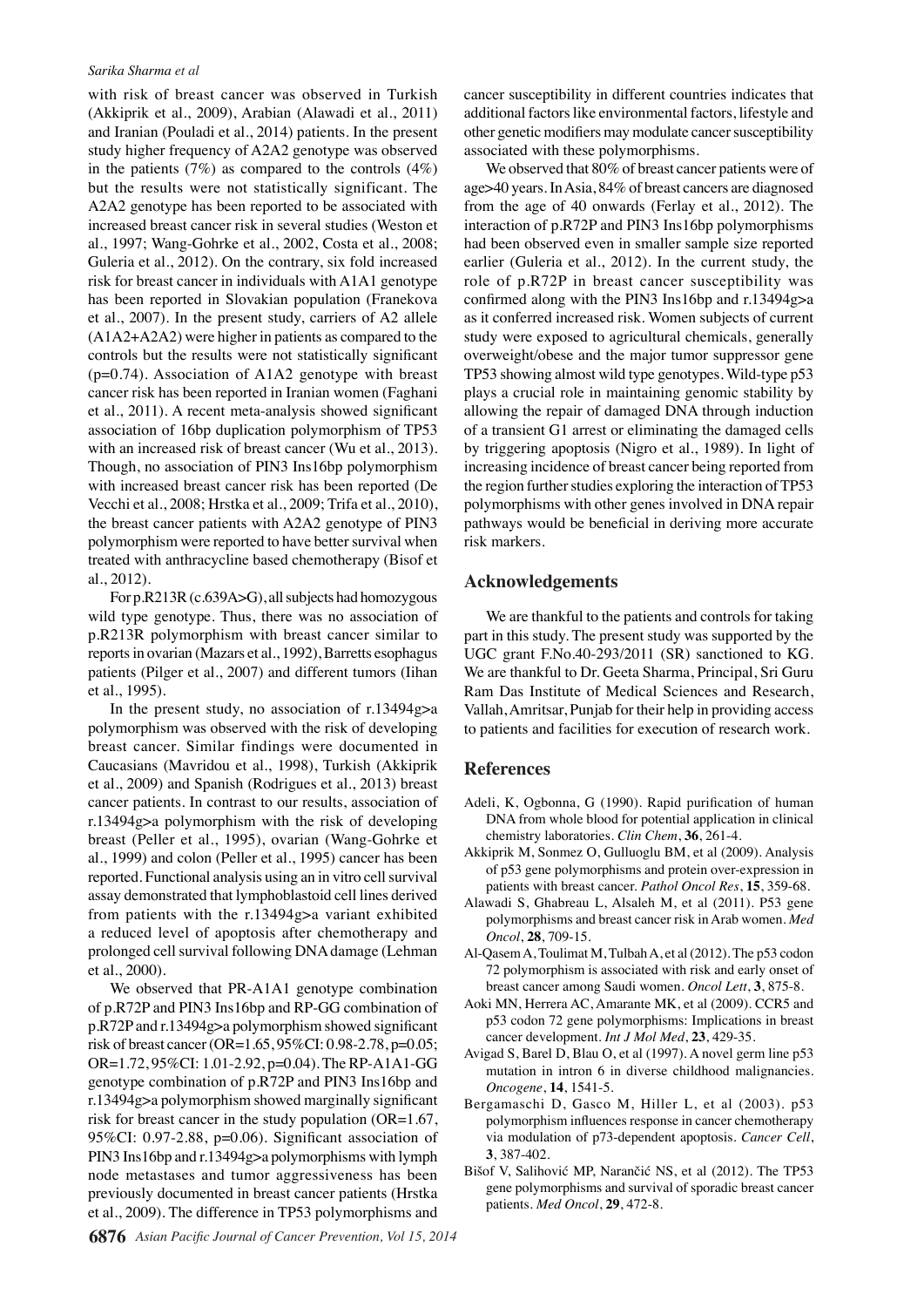#### *DOI:http://dx.doi.org/10.7314/APJCP.2014.15.16.6871 TP53 Polymorphisms in Sporadic North Indian Breast Cancer Patients*

- Bonafé M, Ceccarelli C, Farabegoli F, et al (2003). Retention of the p53 codon 72 arginine allele is associated with a reduction of disease-free and overall survival in arginine/ proline heterozygous breast cancer patients. *Clin Cancer Res*, **9**, 4860-4.
- Boroujeni HR, Karimi M, Moshkelani S, et al (2013). Association of the p53 codon 72 polymorphism with breast cancer in central part of Iran. *African J Pharmacy Pharmacology*, **7**, 356-9.
- Buyru N, Tigli H, Dalay N (2003). P53 codon 72 polymorphism in breast cancer. *Oncol Rep*, **10**, 711-4.
- Carbone D, Chiba I, Mitsudomi T (1991). Polymorphism at codon 213 within the p53 gene. *Oncogene*, **6**, 1691-2.
- Chumakov PM, Jenkins JR. (1991). BstNI/NciI polymorphism of the human p53 gene (TP53). *Nucleic Acids Res*, **19**, 6969.
- Costa S, Pinto D, Morais A, et al (2005). Acetylation genotype and the genetic susceptibility to prostate cancer in a southern European population. *Prostate*, **64**, 246-52.
- Costa S, Pinto D, Pereira D, et al (2007). Importance of xeroderma pigmentosum group D polymorphisms in susceptibility to ovarian cancer. *Cancer Lett*, **246**, 324-30.
- Costa S, Pinto D, Pereira D, et al (2008). Importance of TP53 codon 72 and intron 3 duplication 16bp polymorphisms in prediction of susceptibility on breast cancer. *BMC Cancer*, **8**, 32.
- Damin AP, Frazzon AP, Damin DC, et al (2006). Evidence for an association of TP53 codon 72 polymorphism with breast cancer risk. *Cancer Detect Prev*, **30**, 523-9.
- Daugherty CL, Curtis H, Realini T, Charlton JF, Zareparsi S (2009). Primary open angle glaucoma in a Caucasian population is associated with the p53 codon 72 polymorphism. *Mol Vis*, **15**, 1939-44.
- De Vecchi G, Verderio P, Pizzamiglio S, et al (2008). The p53 Arg72Pro and Ins16bp polymorphisms and their haplotypes are not associated with breast cancer risk in BRCA-mutation negative familial cases. *Cancer Detect Prev*, **32**, 140-3.
- DHFW (2013). State Wide Door to Door Campaign, Cancer Awareness and Symptom Based Early Detection. Government of Punjab, Chandigarh, India.
- Dumont P, Leu JI, Della Pietra AC 3rd, George DL, Murphy M (2003). The codon 72 polymorphic variants of p53 have markedly different apoptotic potential. *Nature Genet*, **33**, 357-65.
- Faghani M, Ghasemi FM, Nikhbakht M, Salehi M (2011). TP53 PIN3 polymorphism associated with breast cancer risk in Iranian women. *Indian J Cancer*, **48**, 298-302.
- Felley-Bosco E, Weston A, Cawley HM, Bennett WP, Harris CC (1993). Functional studies of a germ-line polymorphism at codon 47 within the p53 gene. *Am J Hum Genet*, **53**, 752-9.
- Ferlay J, Soerjomataram I, Ervik M, et al (2012). GLOBOCAN 2012 v1.0, Cancer Incidence and Mortality Worldwide: IARC Cancer Base No. 11 [Internet]. Lyon, France: International Agency for Research on Cancer; 2013. Available from: http:// globocan.iarc.fr, accessed on 31/05/2014
- Franeková M, Zúbor P, Stanclová A, et al (2007). Association of p53 polymorphisms with breast cancer: a case-control study in Slovak population. *Neoplasma*, **54**, 155-61.
- Gemignani F, Moreno V, Landi S, et al (2004). A TP53 polymorphism is associated with increased risk of colorectal cancer and with reduced levels of TP53 mRNA. *Oncogene*, **23**, 1954-6.
- Guleria K, Sharma S, Manjari M, et al (2012). p.R72P, PIN3 Ins16bp polymorphisms of TP53 and CCR5Δ32 in north Indian breast cancer patients. *Asian Pac J Cancer Prev*, **13**, 3305-11.
- Hillebrandt S, Streffer C, Demidchik EP, Biko J, Reiners C (1997). Polymorphisms in the p53 gene in thyroid tumours
- and blood samples of children from areas in Belarus. *Mutat Res*, **381**, 201-7.
- Hillebrandt S, Streffer C, Reiners C, Demidchik E (1996). Mutations in the p53 tumour suppressor gene in thyroid tumours of children from areas contaminated by the Chernobyl accident. *Int J Radiat Biol*, **69**, 39-45.
- Hrstka R, Beranek M, Klocova K, Nenutil R, Vojtesek B (2009). Intronic polymorphisms in TP53 indicate lymph node metastasis in breast cancer. *Oncol Rep*, **22**, 1205-11.
- Huang XE, Hamajima N, Katsuda N, et al, (2003). Association of p53 codon Arg72Pro and p73 G4C14-to A4T14 at exon 2 genetic polymorphisms with the risk of Japanese breast cancer. *Breast Cancer*, **10**, 307-11.
- Ilhan I, Erekul S, Ateşalp S, Ilhan O, Akar N (1995). p53 codon 213 (A-G) polymorphism in a Turkish population. *Pediatr Hematol Oncol*, **12**, 499-501.
- Isobe M, Emanuel BS, Givol D, Oren M, Croce CM (1986). Localization of gene for human p53 tumour antigen to band 17p13. *Nature*, **320**, 84-5.
- Jaiswal PK, Goel A, Mittal RD (2011). Association of p53 codon 248 (exon7) with urinary bladder cancer risk in the North Indian population. *Biosci Trends*, **5**, 205-10.
- Kalemi TG, Lambropoulos AF, Gueorguiev M, et al (2005). The association of p53 mutations and p53 codon 72, Her 2 codon 655 and MTHFR C677T polymorphisms with breast cancer in Northern Greece. *Cancer Lett*, **222**, 57-65.
- Kawajiri K, Nakachi K, Imai K, Watanabe J, Hayashi S (1993). Germ line polymorphisms of p53 and CYP1A1 genes involved in human lung cancer. *Carcinogenesis,* **14**, 1085-9.
- Kazemi M, Salehi Z, Chakosari RJ (2009). TP53 codon 72 polymorphism and breast cancer in northern Iran. *Oncol Res*, **18**, 25-30.
- Khadang B, Fattahi MJ, Talei A, Dehaghani AS, Ghaderi A (2007). Polymorphism of TP53 codon 72 showed no association with breast cancer in Iranian women. *Cancer Genet Cytogenet*, **173**, 38-42.
- Khaliq S, Hameed A, Khaliq T, et al (2000). P53 mutations, polymorphisms, and haplotypes in Pakistani ethnic groups and breast cancer patients. *Genet Test*, **4**, 23-9.
- Lamb P, Crawford L (1986). Characterization of the human p53 gene. *Mol Cell Biol*, **6**, 1379-85.
- Lazar V, Hazard F, Bertin F, et al (1993). Simple sequence repeat polymorphism within the p53 gene. *Oncogene*, **8**, 1703-5.
- Lehman TA, Haffty BG, Carbone CJ, et al (2000). Elevated frequency and functional activity of a specific germ-line p53 intron mutation in familial breast cancer. *Cancer Res*, **60**, 1062-9.
- Levine AJ (1997). p53, the cellular gatekeeper for growth and division. *Cell*, **88**, 323-31.
- Levine AJ, Oren M. (2009). The first 30 years of p53: growing ever more complex. *Nat Rev Cancer*, **9**, 749-58.
- Li X, Dumont P, Della Pietra A, Shetler C, Murphy ME (2005). The codon 47 polymorphism in p53 is functionally significant. *J Biol Chem*, **280**, 24245-51.
- Ma H, Hu Z, Zhai X, et al (2006). Joint effects of single nucleotide polymorphisms in P53BP1 and p53 on breast cancer risk in a Chinese population. *Carcinogenesis*, **27**, 766-71.
- Mabrouk I, Baccouche S, El-Abed R, et al (2003). No evidence of correlation between p53 codon 72 polymorphism and risk of bladder or breast carcinoma inTunisian patients. *Ann N Y Acad Sci*, **1010**, 764-70.
- Malkinson AM, You M (1994).The intronic structure of cancer-related genes regulates susceptibility to cancer. *Mol Carcinog*, **10**, 61-5.
- Mandal RK, Yadav SS, Panda AK (2014). No evidence of correlation between p53 codon 72 G>C gene polymorphism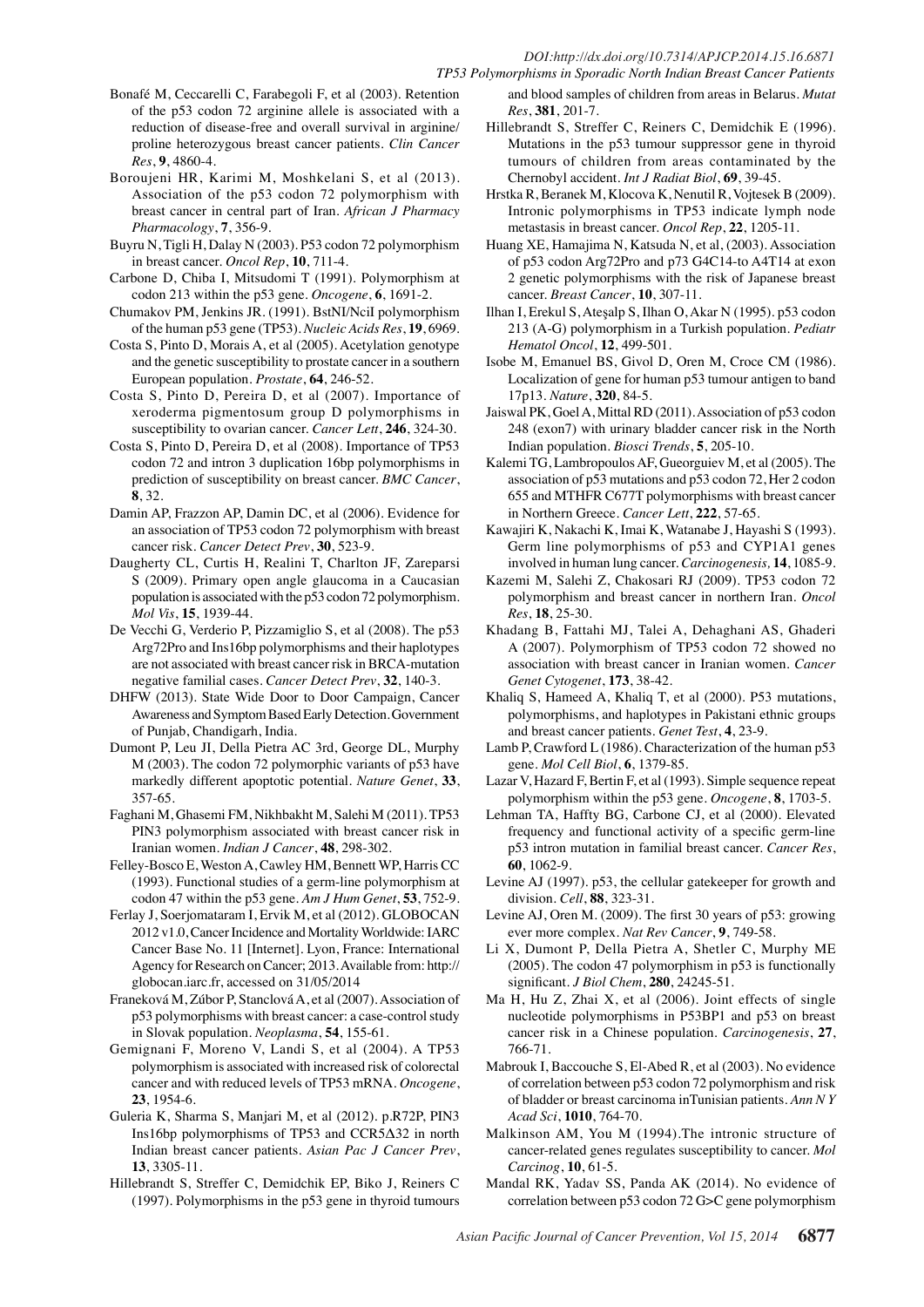and cancer risk in Indian population: a meta-analysis. *Tumour Biol*, (in press).

- Mavridou D, Gornall R, Campbell IG, Eccles DM (1998). TP53 intron 6 polymorphism and the risk of ovarian and breast cancer. *Br J Cancer*, **77**, 676-7.
- Mazars GR, Jeanteur P, Lynch HT, Lenoir G, Theillet C (1992). Nucleotide sequence polymorphism in a hotspot mutation region of the p53 gene. *Oncogene*, **7**, 781-2.
- McDaniel T, Carbone D, Takahashi T, et al (1991). The MspI polymorphism in intron 6 of p53 (TP53) detected by digestion of PCR products. *Nucleic Acids Res*, **19**, 4796.
- Medeiros R, Vasconcelos A, Costa S, et al (2004). Metabolic susceptibility genes and prostate cancer risk in a southern European population: the role of glutathione S-transferases GSTM1, GSTM3, and GSTT1 genetic polymorphisms. *Prostate*, **58**, 414-20.
- Moll UM, Schramm LM (1998). p53 an acrobat in tumorigenesis. *Crit Rev Oral Biol Med*, **9**, 23-37.
- Murphy ME (2006). Polymorphic variants in the p53 pathway. *Cell Death Differ*, **13**, 916-20.
- Nigro JM, Baker SJ, Preisinger AC, et al (1989). Mutations in p53gene occur in diverse human tumor types. *Nature*, **342**, 705-8.
- Noma C, Miyoshi Y, Taguchi T, Tamaki Y, Noguchi S (2004). Association of p53 genetic polymorphism (Arg72Pro) with estrogen receptor positive breast cancer risk in Japanese women. *Cancer Lett*, **210**, 197-203.
- Ohayon T, Gershoni-Baruch R, Papa MZ, et al (2005). The R72P P53 mutation is associated with familial breast cancer in Jewish women. *Br J Cancer*, **92**, 1144-8.
- Orsted DD, Bojesen SE, Tybjaerg-Hansen A, Nordestgaard BG (2007). Tumor suppressor p53 Arg72Pro polymorphism and longevity, cancer survival, and risk of cancer in the general population. *J Exp Med*, **204**, 1295-1301.
- Papadakis EN, Dokianakis DN, Spandidos DA (2000). p53 codon 72 polymorphism as a risk factor in the development of breast cancer. *Mol Cell Biol Res Commun*, **3**, 389-92.
- Peller S, Kopilova Y, Slutzki S, et al (1995). A novel polymorphism in intron 6 of the human p53 gene: a possible association with cancer predisposition and susceptibility. *DNA Cell Biol*, **14**, 983-90.
- Perfumo C, Bonelli L, Menichini P, et al (2006). Increased risk of colorectal adenomas in Italian subjects carrying the p53 PIN3 A2-Pro72 haplotype. *Digestion*, **74**, 228-35.
- Pern F, Bogdanova N, Schürmann P, et al (2012). Mutation analysis of BRCA1, BRCA2, PALB2 and BRD7 in a hospital-based series of German patients with triple-negative breast cancer. *PLoS One*, **7**, e47993.
- Pilger DA, Lopez PL, Segal F, Leistner-Segal S (2007). Analysis of R213R and 13494 g>a polymorphisms of the p53 gene in individuals with esophagitis, intestinal metaplasia of the cardia and Barrett's esophagus compared with a control group. *Genomic Med*, **1**, 57-63.
- Pim D, Banks L (2004). p53 polymorphic variants at codon 72 exert different effects on cell cycle progression. *Int J Cancer*, **108**, 196-9.
- Pinto D, Vasconcelos A, Costa S, et al (2004). HER2 polymorphism and breast cancer risk in Portugal. *Eur J Cancer Prev*, **13**, 177-81.
- Pinto GR, Yoshioka FK, Silva RL, et al (2008). Prognostic value of TP53 Pro47Ser and Arg72Pro single nucleotide polymorphisms and the susceptibility to gliomas in individuals from Southeast Brazil. *Genet Mol Res*, **7**, 207-16.
- Pouladi N, Kouhsari SM, Feizi MH, et al (2014). Lack of association of intron 3 16bp polymorphism of TP53 with breast cancer among Iranian-Azeri patients. *Asian Pac J Cancer Prev*, **15**, 2631-4.
- Proestling K, Hebar A, Pruckner N, et al (2012). The Pro allele of the p53 codon 72 polymorphism is associated with decreased intratumoral expression of BAX and p21, and increased breast cancer risk. *PLoS One*, **7**, e47325.
- Riley T, Sontag E, Chen P, Levine A (2008).Transcriptional control of human p53-regulated genes. *Nat Rev Mol Cell Biol*, **9**, 402-12.
- Robles AI, Linke SP, Harris CC (2002). The p53 network in lung carcinogenesis. *Oncogene*, **21**, 6898-907.
- Rodrigues P, Furriol J, Tormo E, et al (2013). Epistatic interaction of Arg72Pro TP53 and -710 C/T VEGFR1 polymorphisms in breast cancer: predisposition and survival. *Mol Cell Biochem*, **379**, 181-90.
- Sagne C, Marcel V, Amadou A, et al (2013). A meta-analysis of cancer risk associated with the TP53 intron 3 duplication polymorphism (rs17878362): geographic and tumor-specific effects. *Cell Death Dis*, **4**, e492.
- Sameer AS, Shah ZA, Syeed N, et al (2010). TP53 Pro47Ser and Arg72Pro polymorphisms and colorectal cancer predisposition in an ethnic Kashmiri population. *Genet Mol Res*, **9**, 651-60.
- Santos LE, Guilhen AC, de Andrade RA, Sumi LG, Ward LS (2011). The role of TP53 Pro47Ser and Arg72Pro single nucleotide polymorphisms in the susceptibility to bladder cancer. *Urol Oncol*, **29**, 291-4.
- Sayeed N, Sameer AS, Abdullah S, et al (2010). A case-control study of TP53 R72P polymorphism in breast cancer patients of ethnic Kashmiri population. *World J Oncol*, **1**, 236-41.
- Singamsetty GK, Malempati S, Bhogadhi S, et al (2014). TP53 alterations and colorectal cancer predisposition in south Indian population: a case-control study. *Tumour Biol*, **35**, 2303-11.
- Själander A, Birgander R, Hallmans G, et al (1996). p53 polymorphisms and haplotypes in breast cancer. *Carcinogenesis*, **17**, 1313-6.
- Soussi T, Lozano G (2005). p53 mutation heterogeneity in cancer. *Biochem Biophys Res Commun*, **331**, 834-42.
- Storey A, Thomas M, Kalita A, et al (1998). Role of a p53 polymorphism in the development of human papillomavirusassociated cancer. *Nature*, **393**, 229-34.
- Sullivan A, Syed N, Gasco M, et al (2004). Polymorphism in wild-type p53 modulates response to chemotherapy in vitro and in vivo. *Oncogene*, **23**, 3328-37.
- Surekha D, Sailaja K, Rao DN, et al (2011). Codon 72 and G13964C intron 6 polymorphisms of TP53 in relation to development and progression of breast cancer in India. *Asian Pac J Cancer Prev*, **12**, 1893-8.
- Suresh K, Venkatesan R, Chandirasekar R, Kumar BL, Sasikala (2011). Association of Trp53 arg72pro polymorphic variants with breast cancer - a case control study in south Indian population. *Biology Medicine*, **3**, 15-22.
- Suspitsin EN, Buslov KG, Grigoriev MY, et al (2003). Evidence against involvement of p53 polymorphism in breast cancer predisposition. *Int J Cancer*, **103**, 431-3.
- The Tribune, Chandigarh, India. 18 die of cancer in Punjab everyday. 2013. http://www.tribuneindia. com/2013/20130129/main3.htm [January 29; 2013]
- Thomas M, Kalita A, Labrecque S, et al (1999). Two polymorphic variants of wild-type p53 differ biochemically and biologically. *Mol Cell Biol*, **19**, 1092-100.
- Tommiska J, Eerola H, Heinonen M, et al (2005). Breast cancer patients with p53 Pro72 homozygous genotype have a poorer survival. *Clin Cancer Res*, **11**, 5098-103
- Trifa F, Karray-Chouayekh S, Mabrouk I, et al (2010). Haplotype analysis of p53 polymorphisms: Arg72Pro, Ins16bp and G13964C in Tunisian patients with familial or sporadic breast cancer. *Cancer Epidemiol*, **34**, 184-8.